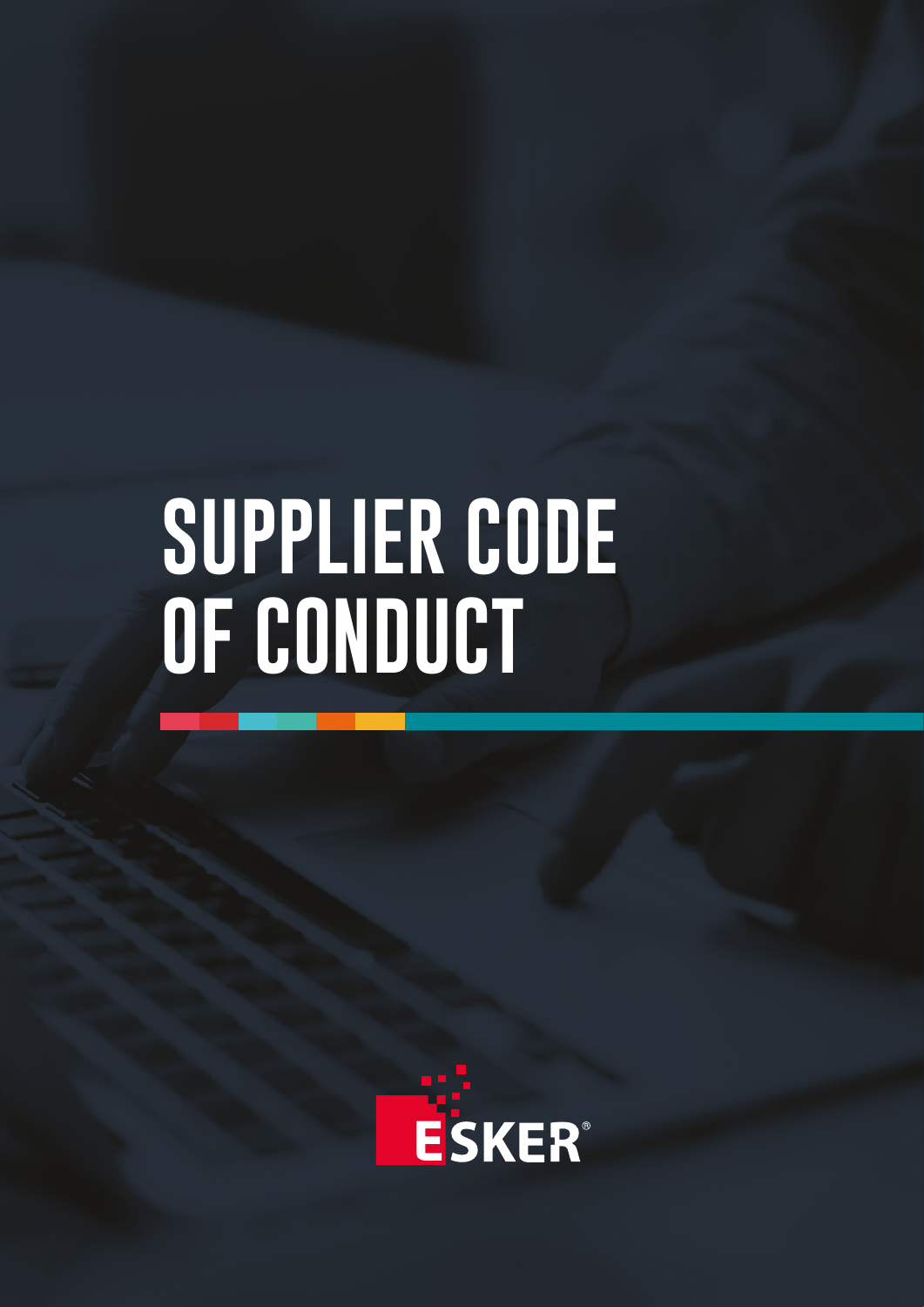**Esker is committed to following applicable national and international laws, regulations, conventions and best practices in its day-to-day operations, particularly with regard to ethics, social responsibility and environmental protection.** 

Likewise, Esker expects its suppliers to comply with applicable laws and ethical principles in managing their own company. Esker requires strict compliance with these standards by all of its suppliers, their employees, their contractors and their own suppliers.

The highest standards or strictest provisions apply whenever national laws and other applicable regulations cover the same topics as this Supplier Code of Conduct. When the Supplier Code of Conduct contradicts current law, the current law must apply.

Esker works with suppliers who agree to comply with the requirements of this Supplier Code of Conduct and the principles stipulated in the International Labour Organisation's Fundamental Conventions, the Universal Declaration of Human Rights, the United Nations Global Compact, the OECD Guidelines for Multinational Enterprises and the United Nations Women's Empowerment Principles.

Our suppliers endorse the work produced by their contractors and suppliers with respect to Esker and guarantee that their contractors and suppliers comply with this Supplier Code of Conduct and the relevant obligations.

If this Supplier Code of Conduct is breached by one of its suppliers or by one of their subsequent suppliers or contractors, Esker reserves the right to review and possibly terminate the business relationship, under the conditions provided for by applicable law, even if there is no written contract formalising the relationship, without prejudice to Esker's other rights or remedies that may be exercised.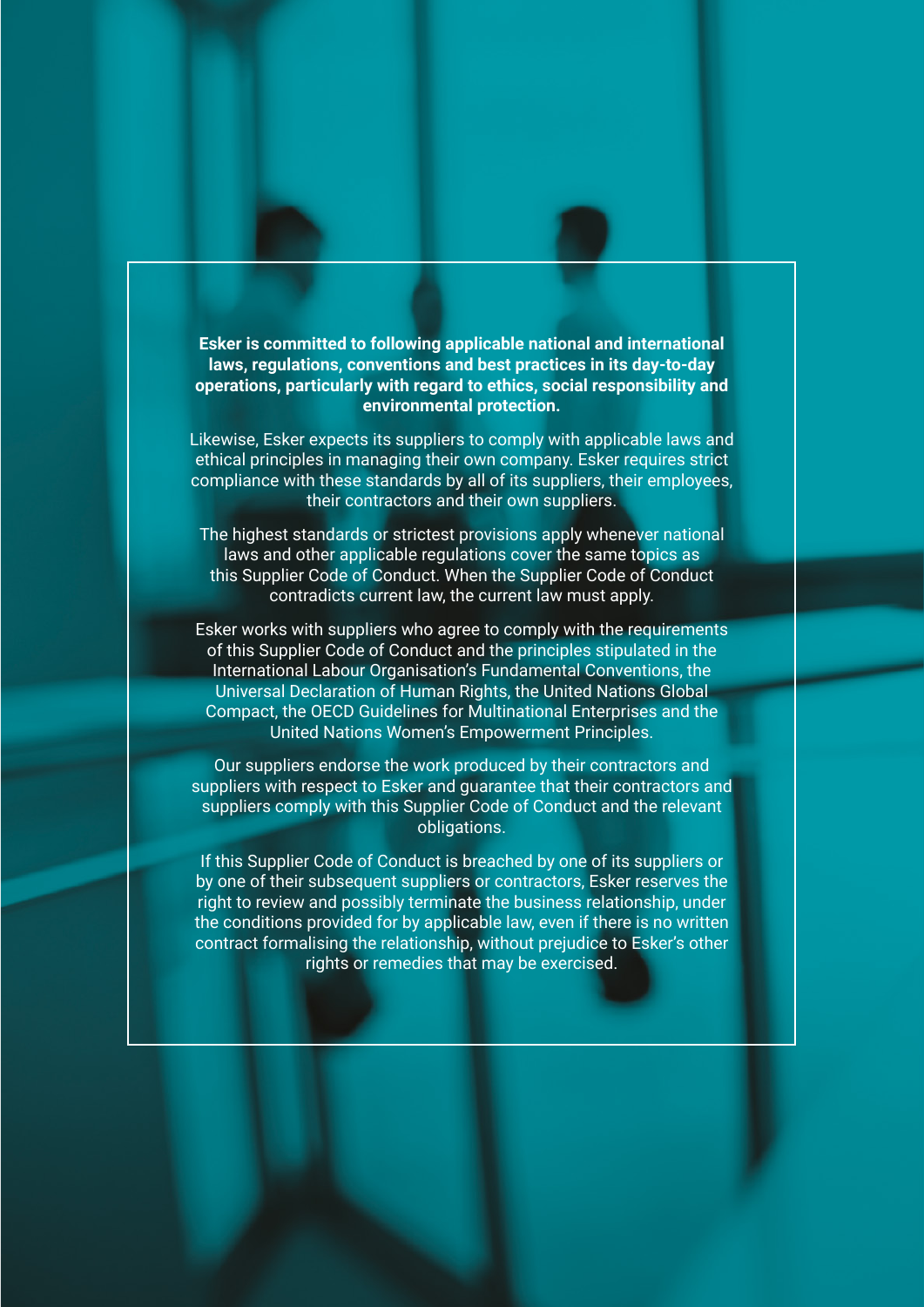### **1. WORKING STANDARDS AND SOCIAL RESPONSIBILITIES**

**Esker requires exemplary corporate social responsibility from its suppliers.** 

### **1.1. Prohibition of child labour**

Children under the age of 16 are strictly prohibited from working. In countries where local laws provide for a higher working age or extend compulsory schooling beyond the age of 16, the higher age applies. Any type of work that may compromise the health, safety, or morality of children should not be performed by anyone under the age of 18.

### **1.2. Prohibition of forced labour**

The use of forced labour, slavery, servitude or human trafficking by our suppliers, the retention of identity papers or work permits, the requirement of a security deposit from workers, or any use of constraints is strictly prohibited. All workers have the right to freely accept or leave a job. Suppliers cannot force workers to work to repay a debt that they owe or that is owed by a third party.

### **1.3. Prohibition of illegal, clandestine,or unreported work**

Our suppliers must comply with all applicable regulations to prevent illegal, clandestine and unreported work.

### **1.4. Prohibition of harassment and abuse**

We expect our suppliers to treat their employees with respect and dignity. Our suppliers must not tolerate or practice any form of corporate punishment, physical, sexual, verbal or psychological harassment, or any form of abuse.

### **1.5. Prohibition of discrimination**

We expect our suppliers to treat all their employees equally and fairly. Our suppliers may not practice any form of discrimination  $-$  particularly with respect to pay, hiring, access to training, promotions, maternity protection and dismissal — based on sex, race, ethnicity, religion, age, disability, sexual orientation, political affiliation, labour union membership, nationality, gender identity, or social background.

### **1.6. Pay and benefits**

At a minimum, our suppliers must pay a regular wage at least monthly, pay overtime at the legal rate and comply with all legal requirements related to benefits. If there is no legal minimum wage or overtime rate in the relevant country, the supplier must ensure that wages are at least equal to the average minimum in the relevant industrial sector and that the overtime rate is at least equal to the usual hourly pay rate. We expect our suppliers to ensure that all of their employees have the benefits provided for in any collective agreement, corporate agreement and any other applicable individual or collective agreement.

### **1.7. Working hours**

In terms of working hours, our suppliers must comply with the applicable local laws and regulations, which cannot, under any circumstances, exceed the maximum established by internationally recognised standards, such as those of the International Labour Organisation. Our suppliers may not impose excessive overtime. The total number of hours worked per week, including overtime, cannot exceed the legal limits. Workers are entitled to the minimum number of days of leave established by applicable law and must receive at least one day of rest per seven-day period.

### **1.8. Health and safety**

Our suppliers are expected to provide their employees with a safe and healthy work environment to avoid accidents or personal injuries that may be caused by, associated with, or result from their work, including during the handling of equipment or during business trips. Our suppliers must establish procedures and training to detect, avoid and mitigate, as much as possible, any hazards that may present a risk to the health, hygiene and safety of the staff. They must comply with all applicable, relevant, local and international laws and regulations. The same principles apply to accommodations made available by suppliers.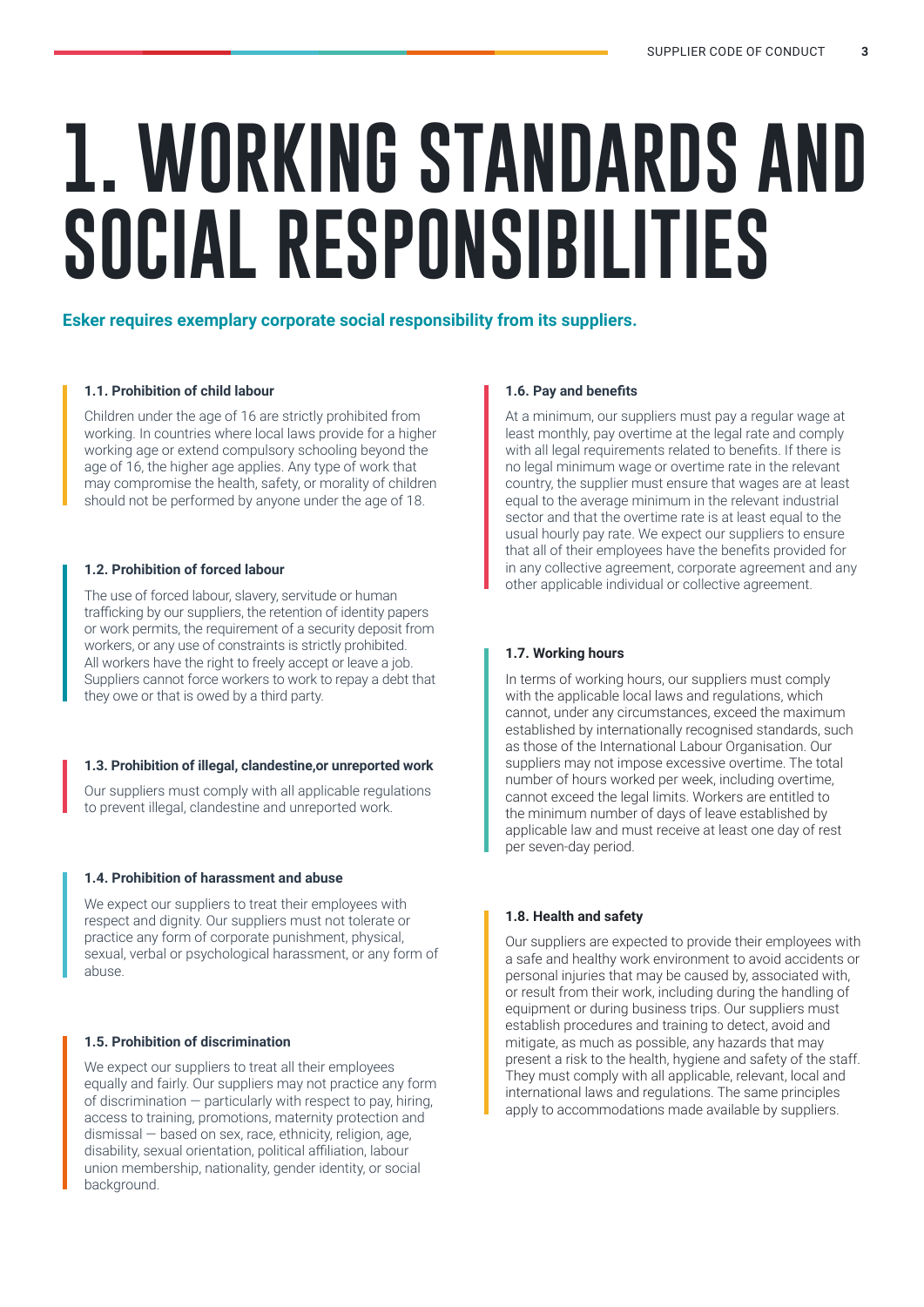### **2. ENVIRONMENTAL REGULATION AND PROTECTION**

Esker takes concrete measures to protect the environment as part of a programme that includes cooperation with its suppliers to ensure that best practices are applied throughout the supply chain.

Esker expects its suppliers to share this commitment and encourages their initiatives aimed at reducing the environmental impact of their activities.

Esker requires its suppliers to comply with local and international environmental standards and regulations, obtain the required environmental permits, and be able to demonstrate the effective implementation of the following requirements:

Implementation of an **environment management system.** **Improvement of the environmental performance** of their site and production tools, particularly the appropriate treatment of waste, the elimination of air, water, and soil pollution, and the reduction of greenhouse gas emissions through the use of renewable energy, the reduction of water and energy consumption, and the appropriate handling of hazardous chemicals.

**Establishment of measures to preserve biodiversity**, ensuring the traceability and

regulatory compliance of the raw materials and substances used.

**Training and skills development for staff** whose duties have a direct impact on the environment and availability of the means necessary for them to carry out their duties efficiently.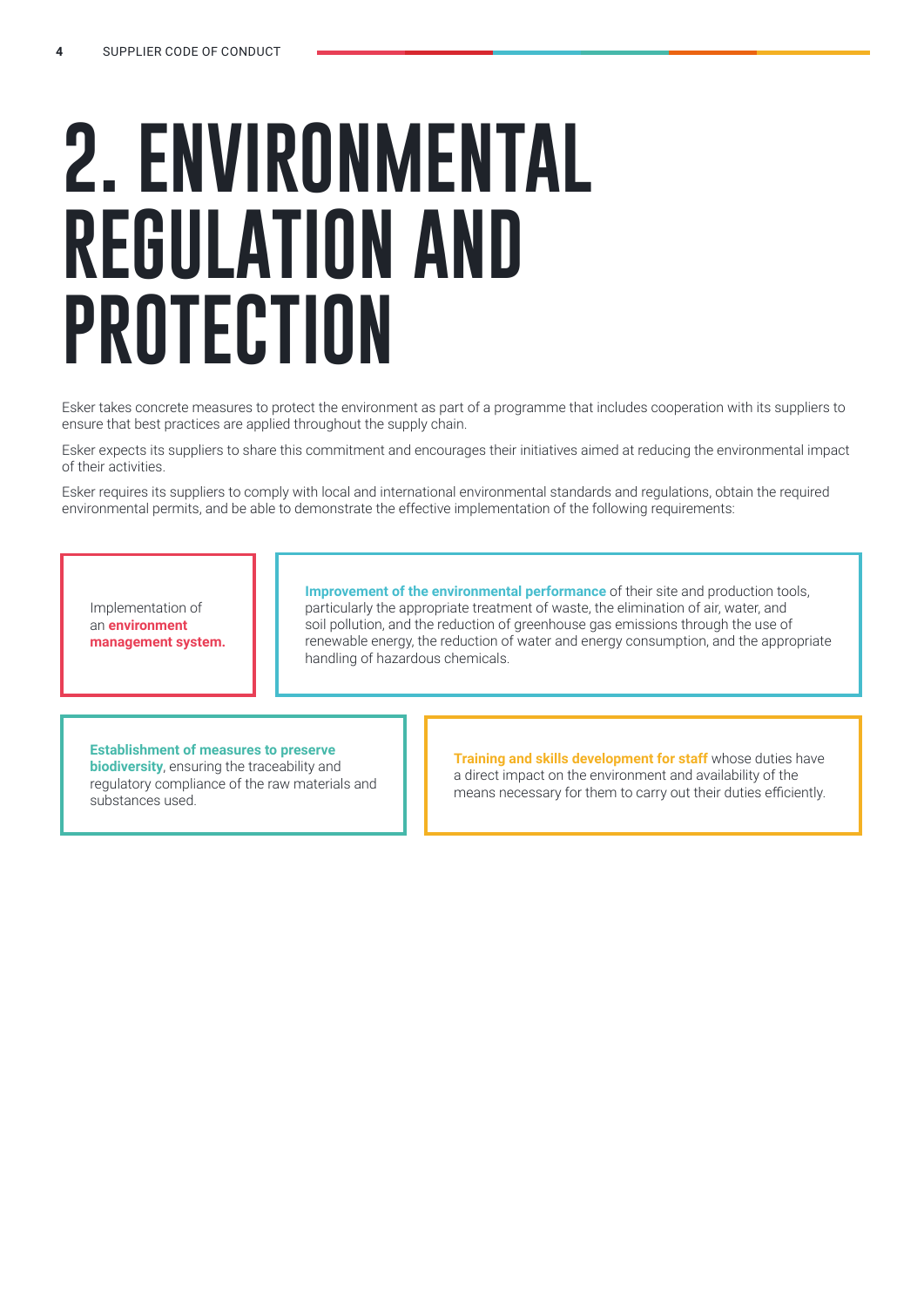## **3. PROFESSIONAL INTEGRITY REQUIREMENTS**

### **Esker requires exemplary integrity from its suppliers in the conduct of their activities.**

### **3.1. Legal requirements**

We expect our suppliers to act fully in accordance with applicable local, national and international laws in the conduct of their business.

### **3.2. Prohibition of all forms of corruption**

We expect our suppliers to comply with all applicable corruption laws and to take appropriate measures to prevent, detect and punish any acts directly or indirectly related to corruption or influence peddling in the scope of their activities.

### **3.3. Prevention of conflicts of interest**

We require our suppliers to comply with all applicable laws related to conflicts of interest and to strive to prevent the occurrence of a conflict of interest in their collaboration with Esker.

### **3.4. Prohibition of money laundering**

Money laundering can occur when an action is undertaken to conceal the actual origin of money or assets associated with criminal activities. We expect our suppliers to take all appropriate measures to prevent their operations from being used as a vehicle for money laundering.

### **3.5. Fair competition**

Our suppliers undertake to comply with applicable competition laws in the countries where they operate. This encompasses the prohibition of abuse of dominance, concerted practices and illegal agreements between competitors.

### **3.6. Confidentiality**

Our suppliers must agree to take all necessary measures to ensure the confidentiality of trade secrets and other nonpublic information communicated as part of their business relationship with Esker.

### **3.7. Prevention of insider trading**

Our suppliers must comply with applicable laws related to insider trading.

### **3.8. Protection of personal data**

We require our suppliers to comply with applicable laws and regulations related to personal data.

### **3.9. Trade restrictions and international sanctions**

We require our suppliers to comply with trade restrictions and international sanctions, taking into account changes to them, as well as the laws and regulations related to export controls.

### **3.10. Gifts and invitations**

Gifts and invitations may be acceptable acts of courtesy within established business relationships if their scope and values are limited, if they are offered openly and transparently, if the country's local law or use authorises this practice, if they are meant to reflect consideration and recognition, and if they are not offered in expectation of a benefit.

In some cases, such practices may be subject to anticorruption provisions or other legal rules that should therefore be known and followed.

### **3.11. Asset protection**

Our suppliers must take all necessary measures to protect Esker's resources and assets, particularly its intellectual property rights.

### **3.12. Public pronouncements**

We expect our suppliers to demonstrate the highest level of vigilance with regard to public pronouncements, especially online and on social networks. They shall ensure that their actions are not attributed to Esker and that they comply with the supplier's commitment to confidentiality and professional secrecy.

### **3.13. Information transparency**

Our suppliers must provide clear and accurate information about the methods and resources they use, production sites and the characteristics of provided products or services, and they must refrain from any misleading claims.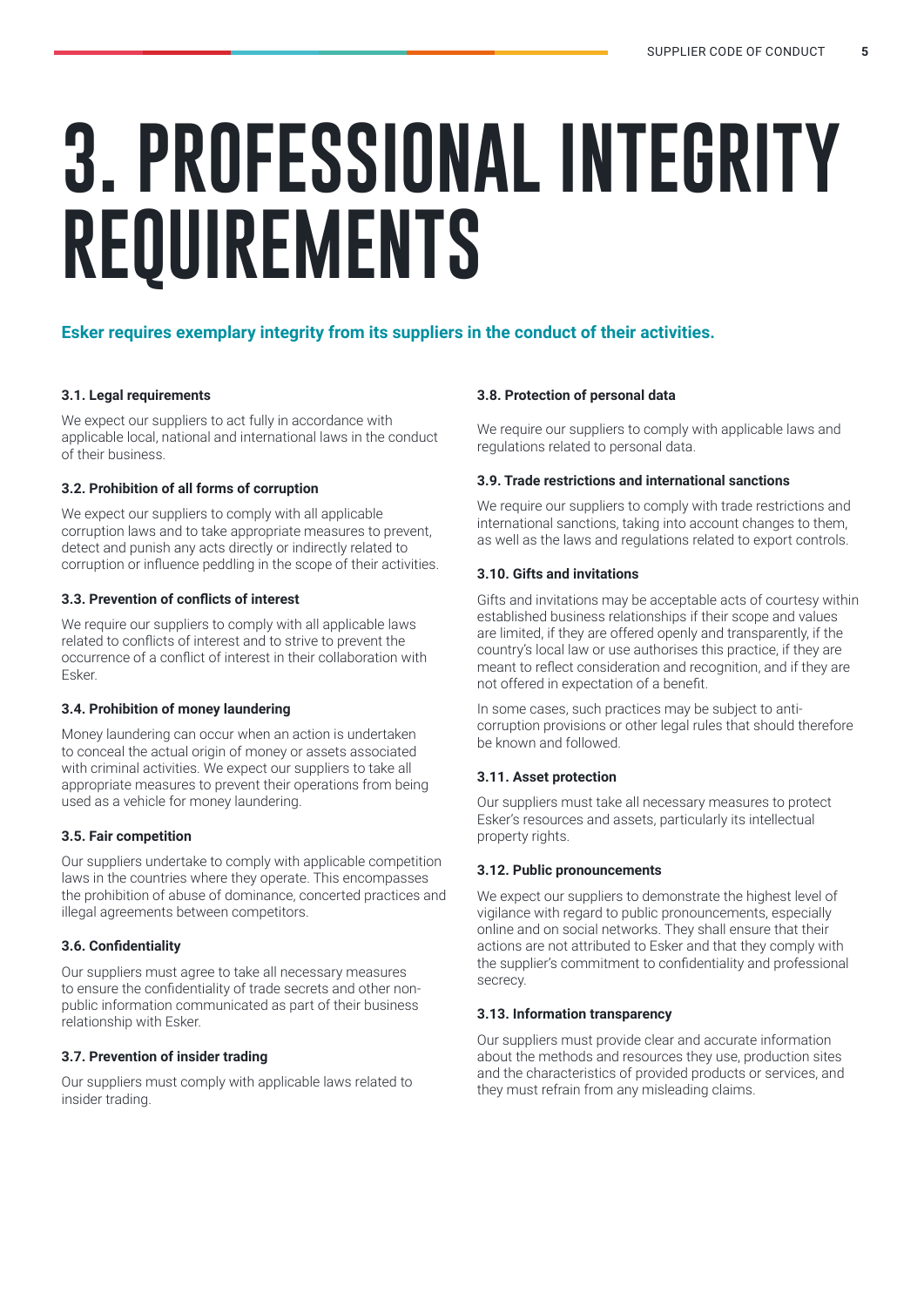# **4. INSPECTION AND AUDIT**

### **4.1. Inspection**

We reserve the right to monitor compliance with these principles and to conduct compliance audits of our suppliers and their subsequent suppliers and contractors. Our suppliers must provide all necessary information and facilitate access by Esker representatives seeking to verify compliance with the requirements of this Code. Suppliers must undertake to improve or correct any detected insufficiency. Esker may also support its suppliers to establish and implement best practices to resolve minor cases of noncompliance.

### **4.2. Accuracy of records and access to information**

Our suppliers must keep sufficient records to prove compliance with this Supplier Code of Conduct. They must provide our representatives with complete, authentic and accurate records.

DATE: SUPPLIER NAME AND ADDRESS: SUPPLIER'S REPRESENTATIVE NAME AND TITLE: SIGNATURE: